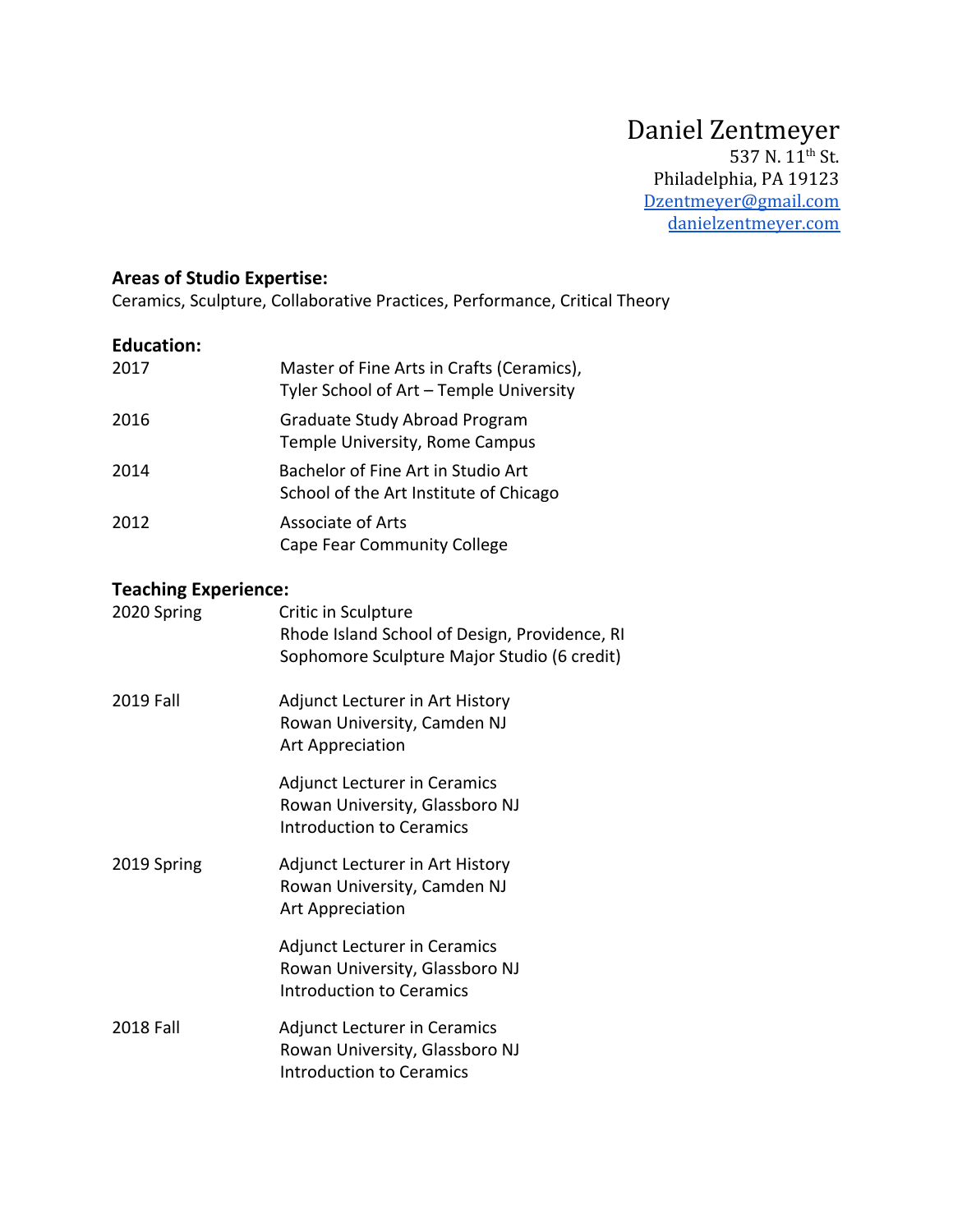| 2017 Spring                  | <b>Adjunct Lecturer in Ceramics</b><br>Tyler School of Art, Philadelphia PA<br><b>Introduction to Ceramics</b>               |
|------------------------------|------------------------------------------------------------------------------------------------------------------------------|
| 2016 Fall                    | <b>Adjunct Lecturer in Ceramics</b><br>Tyler School of Art, Philadelphia PA<br><b>Introduction to Ceramics</b>               |
| 2015 Summer                  | <b>Teaching Assistant</b><br>Oxbow School of Art and Artist Residency, Saugatuck MI<br><b>Breaking Bad Habits</b>            |
| 2010-2012                    | <b>Teaching Assistant</b><br>Pancoe Education Center; Wilmington, NC<br>Introduction to Ceramics; Museum Educational Program |
| <b>Selected Exhibitions:</b> |                                                                                                                              |
| 2019                         | Read, Write, Riot, (as Peebls)<br>Swarthmore College; Swarthmore, PA                                                         |
| 2018                         | Four Hands, For Weeks, Four works, (in collaboration with Teresa<br>Cervantes), Arteles Creative Center; Hameenkyro, Finland |
| 2018                         | 76's, (in collaboration with Teresa Cervantes)<br>NCECA; Pittsburgh, PA                                                      |
| 2017                         | Everything, Everything MFA Thesis Exhibition,<br>Temple Contemporary; Philadelphia PA                                        |
| 2017                         | <b>Black History Monthly, (as Peebls)</b><br>Philadelphia Improv Theater; Philadelphia, PA                                   |
| 2016                         | Leaden Hearts, (as Peebls)<br>Riccardo Crespi; Milan, Italy                                                                  |
| 2016                         | Laugh/Cry, (performer) Part of A Body Has No Center,<br>Little Berlin; Philadelphia, PA                                      |
| 2015                         | The Intentional Scattered. The Accidental Fallen-In<br>Prologue; Chicago, IL                                                 |
| 2014                         | Struggling To Be Both Open and Stable<br>BFA Thesis Exhibition, Sullivan Galleries; Chicago, IL                              |
| 2014                         | Simmered, Not Boiled, 1-800-SPACE; Chicago, IL                                                                               |